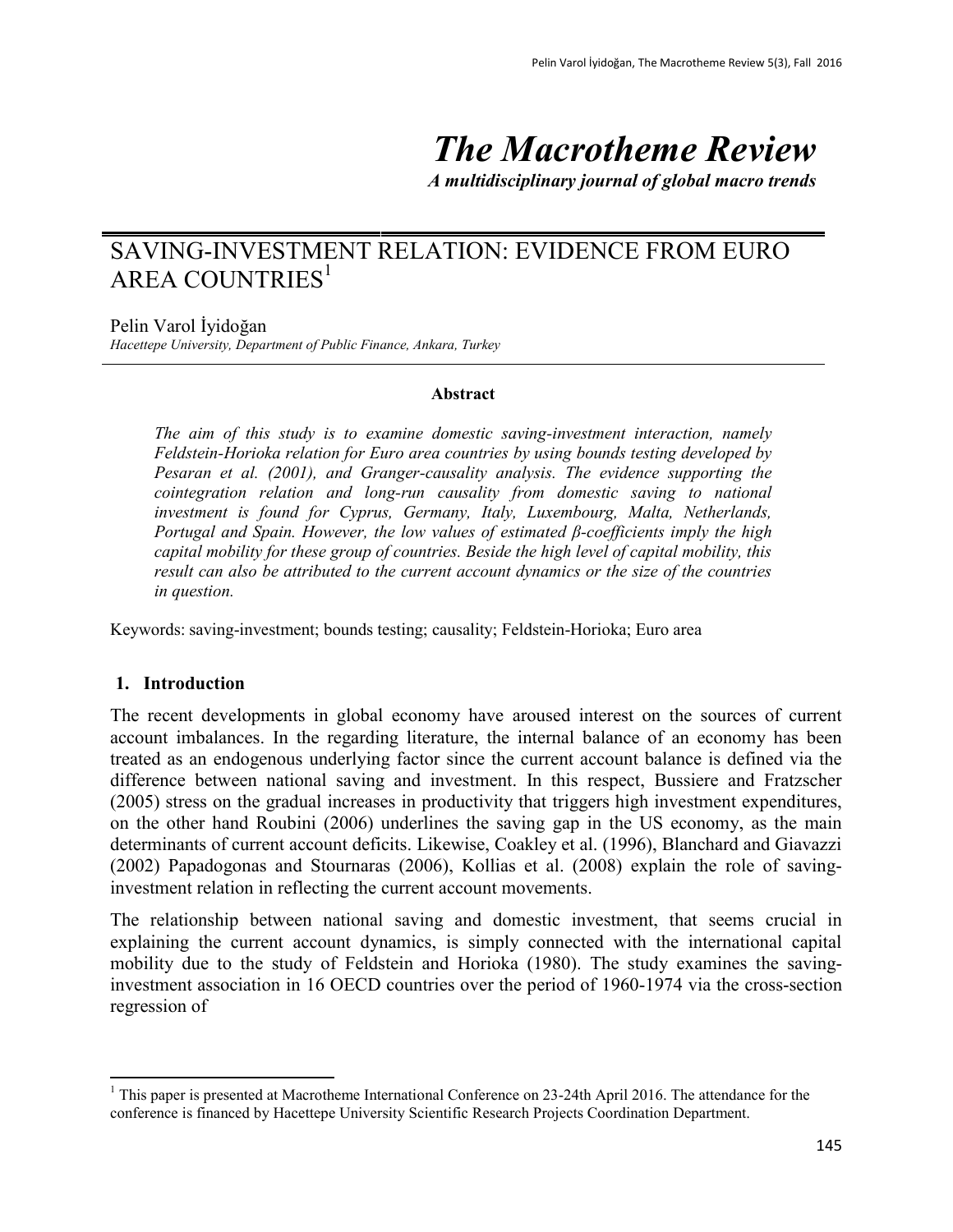$$
\left(\frac{I}{Y}\right)_t = \alpha + \beta \left(\frac{S}{Y}\right)_t + u_t \tag{1.1}
$$

where *t I*  $\left(\frac{I}{Y}\right)_t$  and *t S*  $\left(\frac{S}{Y}\right)_t$  indicate the ratio of gross domestic investment and saving to gross

domestic product respectively, β is the Feldstein-Horioka (henceforth F-H) coefficient implying the degree of international capital mobility and  $u_t$  are errors. The estimation results yield the F-H coefficient close to 1 indicating the dependency of domestic investment on national saving that contradicts with the sample of relatively open economies. Hence, the evidence of low capital mobility among the developed countries has been regarded as a puzzle. The issue of F-H puzzle has led to a great and expanding literature<sup>2</sup> investigating the saving-investment relation that ends up with various results associated with the choice of different methodologies and samples (Sinha and Sinha, 1998; Jansen, 2000; Kim, 2001; Ho, 2002; Blanchard and Giavazzi, 2002; De Vita and Abbott, 2002; Pelagidis and Mastroyiannis, 2003; Özmen and Parmaksız, 2003; Payne, 2005; Papadogonas and Stournaras, 2006; Christopoulos, 2007; Kollias et al., 2008; Murthy, 2009; Brahmasrene and Jiranyakul, 2009; Esso and Keho, 2010).

Contrary to the arguments regarding F-H relationship, Dooley et al. (1987), Coakley et al. (1998), Apergis and Tsoumas (2009) develop critical perspectives generating plausible solutions for the saving-investment puzzle. Among these, country-size effect causing an upward bias on the estimated β-coefficients attributes the F-H puzzle to the considerable influence of large economies on the world interest rate and prices. That is, increasing interest rates due to low savings would spark off decline in domestic investments. Likewise, Harberger (1980) points out the country-size effect that generates high β-coefficient as a result of financial capability of large economies to finance the domestic investment through the domestic saving. Tobin (1983), Murphy (1984), Baxter and Crucini (1993) address the effect of country-size effect on F-H relation empirically. Moreover, the empirical criticisms on F-H results ground on estimation methods and models, omitted variables bias and variables' measurement. Alternative interpretations of Tesar (1991) and Coakley et al. (1996) refer to current account solvency rather than the degree of capital mobility that causes the F-H puzzle. This approach suggests that the solvency constraint implying the stationarity, in other words sustainability, of the current account balance would lead to the saving-investment cointegration relation regardless of the degree of capital mobility. Furthermore, Summers (1986) and Bayoumi (1990) point to the current account targeting as a government objective that is likely to cause high value of estimated β-coefficient.

This study contributes to the related literature by examining the saving-investment association for 14 eurozone countries in the framework of F-H relation in (1.1). Apart from the estimation and evaluation of  $\beta$  coefficient, the analysis involves the bounds testing of cointegration and causality analysis from domestic saving to investment. The Granger causality is examined by error correction mechanisms that are derived through autoregressive distributed lag (ARDL) models. The remainder of the paper is organized as follow. Section 2 mentions the methodology. Section 3 describes data and presents empirical results. Section 4 is concluded.

<sup>&</sup>lt;sup>2</sup> For a detail review of literature, see Apergis and Tsoumas (2009).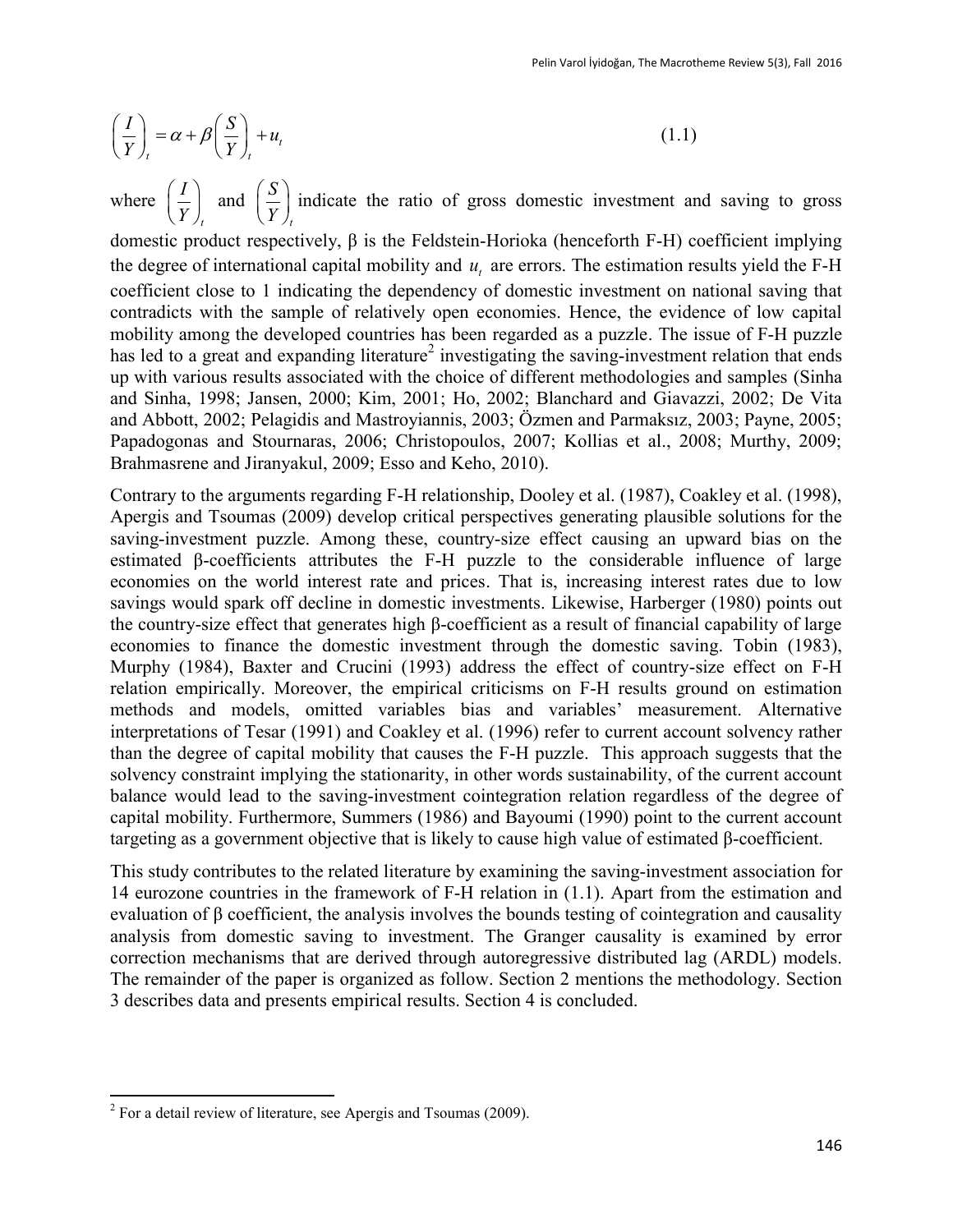#### **2. Methodology**

The study analyzes the saving-investment relation by employing ARDL bounds testing procedure developed by Pesaran et al. (2001). Contrary to the conventional methods, this approach to cointegration examines the long-run relation irrespective of whether the underlying variables are

I(0), I(1) or mutually cointegrated. The methodology is based on the error correction  
representations of the ARDL model for (1.1)  

$$
\Delta i_t = \alpha_0 + \alpha_1 t + \beta_1 i_{t-1} + \beta_2 s_{t-1} + \sum_{i=1}^p \delta_i \Delta i_{t-i} + \sum_{i=1}^p \phi_i \Delta s_{t-i} + u_t
$$
(2.1)

$$
\Delta i_t = \alpha_0 + \alpha_1 t + \beta_1 t_{t-1} + \beta_2 s_{t-1} + \sum_{i=1}^{\infty} \delta_i \Delta t_{t-i} + \sum_{i=1}^{\infty} \phi_i \Delta s_{t-i} + u_t
$$
\n(2.1)\n
$$
\Delta i_t = \alpha_0 + \beta_1 i_{t-1} + \beta_2 s_{t-1} + \sum_{i=1}^{\infty} \delta_i \Delta t_{t-i} + \sum_{i=1}^{\infty} \phi_i \Delta s_{t-i} + u_t
$$
\n(2.2)

where  $\alpha_0$  is the drift component, t is the deterministic trend, p is the order of the VAR system,  $\Delta$ is the first-difference operator and  $u_t$  are white noise errors. The cointegration relation is explored by means of F- statistics testing the joint significance of level variables, and in some cases the trend variable, in (2.1) and (2.2). Moreover, a bounds procedure is also provided for the t-test of Banerjee et al. (1998) under the null hypothesis of  $H_0: \beta_1 = 0$  against the alternative of cointegration. Since the asymptotic distribution of the statistics are non-standard, two sets of asymptotic critical values are used for the cases in which all variables are purely I(0), and on the other I(1). The computed statistic exceeding the upper bound provides evidence of the presence of long-run relationship. An F- or t- statistic below the lower bound indicates that the null hypothesis of no cointegration is accepted. If the computed statistic falls between the critical values, no conclusive inference can be drawn.

The evidence of cointegration requires proceeding to the following step where the Grangercausality analysis is employed. The causality analysis depends on error correction model (ECM)

in (2.3) that involves error correction term, 
$$
e_1
$$
, derived from ARDL (p,q) model in (2.4).  
\n
$$
\Delta i_t = \alpha_1 + \sum_{i=1}^m \delta_i \Delta i_{t-i} + \sum_{j=0}^m \delta_j \Delta s_{t-j} + \beta_1 e_{1t-1} + u_{1t}
$$
\n(2.3)

$$
i_{t} = \omega_{1} + \sum_{i=1}^{p} \phi_{i} i_{t-i} + \sum_{j=0}^{q} \phi_{j} s_{t-j} + e_{1t}
$$
\n(2.4)

Since the scope of the study is to examine F-H relation, the causality analysis solely focuses on the causal effect of domestic saving on domestic investment. The significance and negative sign of the error correction term shows the existence of long-run causal relation. On the other hand, the rejection of the null of  $H_0: \delta_j = 0$  provides evidence of short-run or weak causality.

#### **3. Data and empirical results**

 $\overline{a}$ 

The saving-investment relation for euro area countries<sup>3</sup>, namely Austria, Belgium, Cyprus, Finland, France, Germany, Greece, Ireland, Italy, Luxembourg, Malta, Netherlands, Portugal and

 $3$  Estonia, Slovakia and Slovenia are not included to the analysis due to the absence of data for the period before 1985.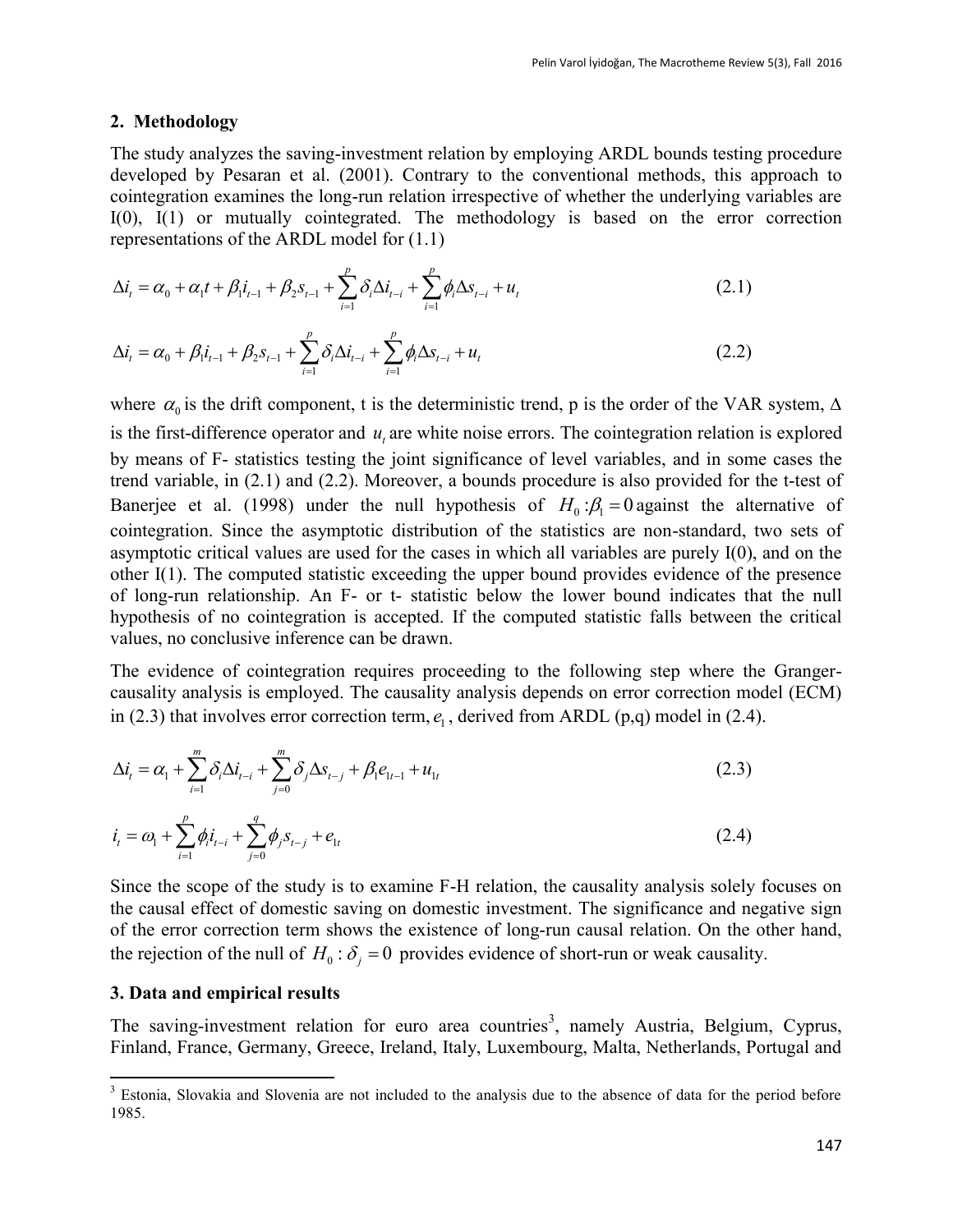Spain is examined by series, the ratio of gross domestic capital formation to GDP (I/GDP) and the ratio of gross domestic saving to GDP (S/GDP). The data is obtained from World Development Indicators (WDI) database of the World Bank. The annual data spans the time period of 1965-2014 for Finland, Greece, Italy and Luxembourg, 1970-2014 for Austria, Belgium, Cyprus, France, Germany, Ireland, Malta, Netherlands, Portugal and Spain.

Prior to the bounds testing analysis, the stationarity of the series is investigated by means of Augmented Dickey Fuller (ADF), Philips-Perron (PP) and KPSS unit root tests. The results are reported in Table 1.

| <b>Countries</b> | I/GDP      |           |             | <b>S/GDP</b> |          |             |
|------------------|------------|-----------|-------------|--------------|----------|-------------|
|                  | <b>ADF</b> | PP        | <b>KPSS</b> | ADF          | PP       | <b>KPSS</b> |
| Austria          | $-2.41$    | $-2.53$   | 0.13        | $-2.19$      | $-2.01$  | $0.17**$    |
| Belgium          | $-2.31$    | $-2.33$   | $0.15**$    | $-2.34$      | $-2.21$  | 0.13        |
| Cyprus           | $-3.80**$  | $-3.82**$ | $0.22**$    | $-2.59$      | $-5.73*$ | $0.22*$     |
| Finland          | $-3.83**$  | $-4.69*$  | 0.09        | $-3.23$      | $-2.45$  | 0.07        |
| France           | $-2.04$    | $-2.04$   | $0.17**$    | $-2.32$      | $-1.99$  | $0.15**$    |
| Germany          | $-3.92**$  | $-3.02$   | 0.09        | $-3.15$      | $-3.48$  | $0.15**$    |
| Greece           | $-6.01*$   | $-6.25*$  | 0.06        | $-5.55*$     | $-5.92*$ | 0.07        |
| Ireland          | $-2.19$    | $-1.64$   | 0.11        | $-0.97$      | $-1.18$  | 0.11        |
| Italy            | $-3.47$    | $-4.02*$  | 0.11        | $-2.72$      | $-2.55$  | 0.09        |
| Luxembourg       | $-2.82$    | $-2.61$   | 0.13        | $-1.95$      | $-1.81$  | $0.18**$    |
| Malta            | $-2.37$    | $-2.37$   | $0.19**$    | $-2.56$      | $-2.54$  | $0.16**$    |
| Netherlands      | $-3.29$    | $-3.33$   | 0.09        | $-4.11*$     | $-2.07$  | 0.07        |
| Portugal         | $-4.11*$   | $-2.07$   | 0.08        | $-4.87*$     | $-2.49$  | $0.15**$    |
| Spain            | $-2.54$    | $-1.91$   | 0.14        | $-2.74$      | $-2.06$  | 0.14        |

## **Table 1. Unit Root Test Results**

Source: Author's estimation

Notes: Regressions are estimated with trend and intercept. The lag order of ADF unit root tests are determined by Schwarz information criteria. \* and \*\* denote that the test statistics are significant at %1 and %5 level, respectively.

Table 1 points out two important problems over the determination of stationarity properties of the series. First, the integration orders of the series differ among the alternative tests. ADF and PP tests treating stationarity as alternative hypothesis suggest the non-stationarity of I/GDP and S/GDP, in most instances while contrarily, the null hypothesis of stationarity is accepted considering the results of KPSS. Second, the integration order of I/GDP and S/GDP series for Cyprus, Finland, Germany and Netherlands differs under the consideration of ADF test results. Likewise, PP unit root tests lead to contradictory results for Finland and Italy. Since other cointegration methods as Engle and Granger (1987), Johansen (1988) and Johansen and Juselis (1990) are based on the variables integrated of the same order, the F-H relation is required to be analyzed by bounds testing technique that does not notice the series are  $I(0)$  or  $I(1)$ , therefore avoids the problem of determining integration order of the series.

The first step in the bounds testing procedure involves the selection of appropriate lag length by the selection criteria that are Akaike Information Criteria (AIC) and Schwarz Information Criteria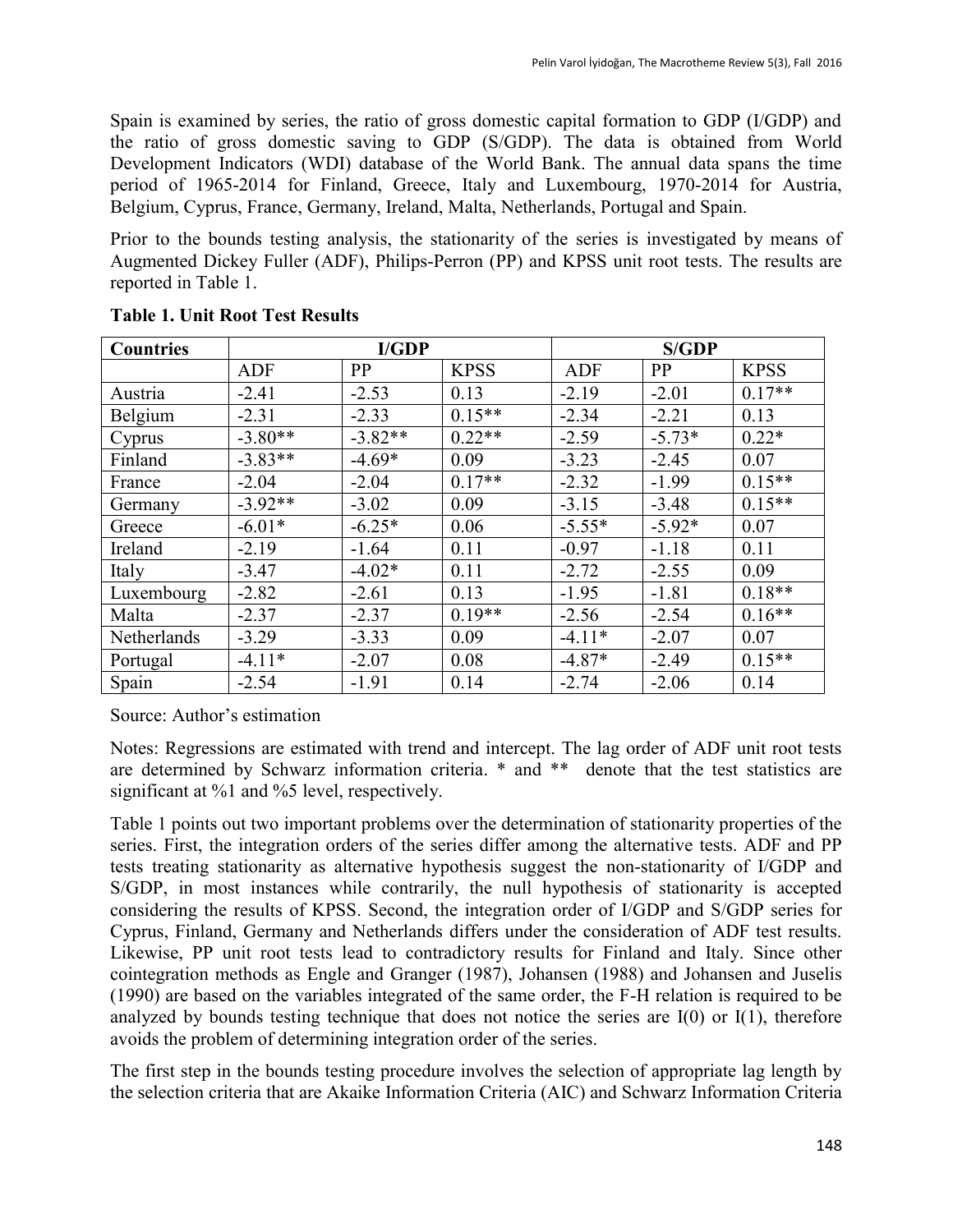(SIC). In addition, LM statistic of order 1 is used for the diagnostic checking of autocorrelation to determine the optimal lag length. In the following step, computed F and t-statistics for cases 3, 4 and 5 are compared to upper and lower bounds. The results are reported in Table 2.

| Countries   | (p,q) | $F_{IV}$              | $F_V$             | $t_V$             | $F_{III}$         | $t_{III}$         | Result           |
|-------------|-------|-----------------------|-------------------|-------------------|-------------------|-------------------|------------------|
| Austria     | (1,1) | $2.18^{\circ}$        | $5.03^{\circ}$    | $3.12^{\circ}$    | $1.82^{\circ}$    | $2.55^{\circ}$    | No cointegration |
| Belgium     | (2,2) | $2.19^{\circ}$        | $2.46^{\circ}$    | $3.29^\circ$      | $2.13^{\circ}$    | $0.33^{\circ}$    | No cointegration |
| Cyprus      | (1,1) | $6.47^{b}$            | $9.69^{\rm a}$    | $12.47^{\circ}$   | 2.96 <sup>c</sup> | 1.18 <sup>c</sup> | Cointegration    |
| Finland     | (1,1) | $4.19^{\overline{c}}$ | $2.47^{\circ}$    | $2.18^{\circ}$    | $2.96^{\circ}$    | $0.34^\circ$      | No cointegration |
| France      | (1,1) | $1.23^{\circ}$        | $2.55^{\circ}$    | 1.33 <sup>c</sup> | 1.89 <sup>c</sup> | $2.85^{\circ}$    | No cointegration |
| Germany     | (1,1) | $5.16^{b}$            | 8.66 <sup>b</sup> | $7.36^{\circ}$    | $4.88^{b}$        | $3.84^{\rm a}$    | Cointegration    |
| Greece      | (5,5) | 1.66 <sup>c</sup>     | $2.49^\circ$      | $0.03^{\circ}$    | $1.23^{\circ}$    | $1.67^{\circ}$    | No cointegration |
| Ireland     | (1,1) | $2.94^{\circ}$        | 4.41 <sup>c</sup> | $3.65^{\circ}$    | $0.48^\circ$      | 0.96 <sup>c</sup> | No cointegration |
| Italy       | (1,1) | 4.18 <sup>c</sup>     | 6.09 <sup>c</sup> | $11.96^{\circ}$   | $3.18^{\circ}$    | $6.28^{a}$        | Cointegration    |
| Luxembourg  | (4,4) | $6.69^{a}$            | $8.64^{b}$        | $6.36^{a}$        | $9.09^{\rm a}$    | $16.71^a$         | Cointegration    |
| Malta       | (2,2) | $3.38^\circ$          | 8.10 <sup>b</sup> | 4.45 <sup>a</sup> | $0.33^{\circ}$    | $0.66^{\circ}$    | Cointegration    |
| Netherlands | (1,1) | $5.95^{b}$            | $8.59^{b}$        | $13.89^{a}$       | $5.38^{b}$        | $7.28^{\rm a}$    | Cointegration    |
| Portugal    | (1,2) | 4.94 <sup>c</sup>     | 6.86 <sup>c</sup> | 7.98 <sup>a</sup> | $2.65^{\circ}$    | $4.93^{\rm a}$    | Cointegration    |
| Spain       | (3,3) | $11.02^a$             | $16.53^{\rm a}$   | $33.05^a$         | 4.91 <sup>b</sup> | $8.22^a$          | Cointegration    |

**Table 2. Results of bounds tests, F- and t-statistics**

Source: Author's estimation.

Notes: p and q values show the appropriate lag lengths for the models with and without trend, respectively that are determined by selection criteria and LM serial correlation tests. a indicates that the test statistic lies above the %1 upper bound. b shows the presence of cointegration at %5 level and finally c is indicative of no-cointegration.  $F_{III}$ ,  $F_{IV}$  and  $F_{V}$  show the F-statistics for cases 3, 4 and 5, respectively that are defined by Pesaran et al. (2001) while  $t_{III}$  and  $t_V$  correspond to the t-statistics of cases for 3 and 5.

On the basis of Table 2, the null hypothesis is accepted for the case of Austria, Belgium, Finland, France, Greece and Ireland, implying the long-run saving-investment relation is not in question. On the other hand, evidence supporting the existence of cointegration is found for the group of countries including Germany, Luxembourg, Netherlands and Spain. For Cyprus, the long-run relation is found except case 3. For Italy and Portugal, the t-statistics above the upper bounds support the cointegration relation. Finally, for Malta the long-run relation is established solely by case 5. Though the presence of cointegration yields long-run relation, the main objective is to examine the effect of domestic saving on domestic investment. Hence, in the succeeding step, the Granger-causality analysis is performed to yield the presence of saving-investment causal relation for these countries where the long-run relationship is determined.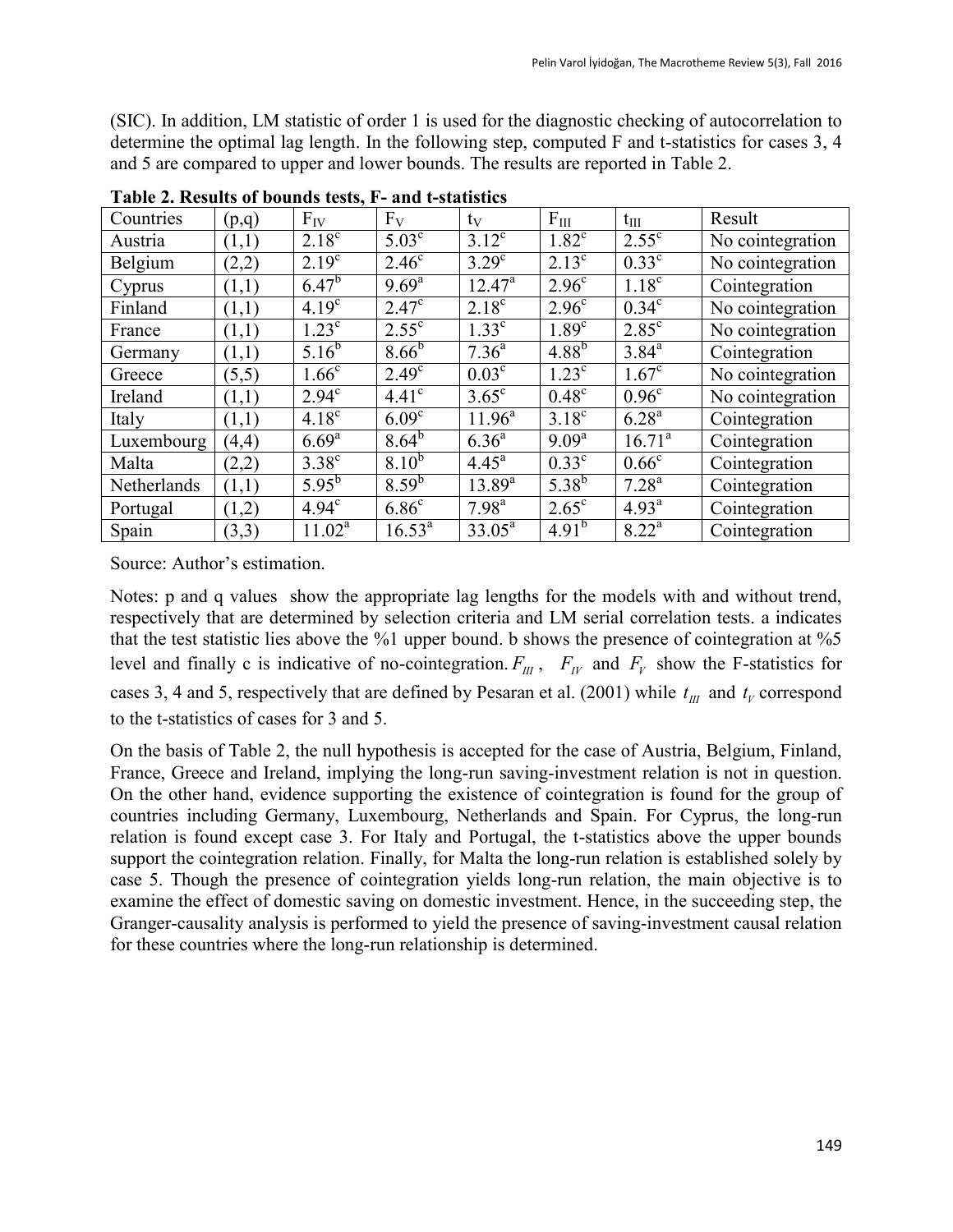|             | ARDL model | Granger causality  |               |  |
|-------------|------------|--------------------|---------------|--|
| Countries   |            | Short-run(or weak) | Long-run      |  |
| Cyprus      | (2,1)      | 0.76(0.48)         | $-0.95(0.01)$ |  |
| Germany     | (2,1)      | 12.01(0.00)        | $-1.21(0.01)$ |  |
| Italy       | (1,1)      | 10.71(0.00)        | $-1.07(0.01)$ |  |
| Luxembourg  | (1,4)      | 8.84(0.00)         | $-1.23(0.00)$ |  |
| Malta       | (1,0)      | 0.75(0.48)         | $-1.14(0.00)$ |  |
| Netherlands | (2,1)      | 3.11(0.06)         | $-0.79(0.01)$ |  |
| Portugal    | (2,1)      | 9.19(0.00)         | $-1.26(0.01)$ |  |
| Spain       | (2,0)      | 1.07(0.38)         | $-1.20(0.00)$ |  |

#### **Table 3. Granger causality analysis of F-H relation**

Source: Author's estimation.

Notes: The ARDL lag selection process is based on AIC, SIC and LM autocorrelation tests. The second column shows the F-statistics and the probability values in brackets fort he short-run causality. In the third column, error correction coefficients are given. The values in parentheses are the probability values for the long-run causality test statistics.

The results suggest that in the short-run, domestic saving is a causing variable for domestic investment for the countries except Cyprus, Malta and Spain. Moreover, in the long run the empirical findings support the evidence of causality for all countries. Finally, Table 4 indicates the β-estimates from the ARDL models.

| Countries   | ARDL model | β-coefficient | p-value |
|-------------|------------|---------------|---------|
| Cyprus      | (2,1)      | $-0.36$       | 0.00    |
| Germany     | (2,1)      | 0.14          | 0.08    |
| Italy       | (1,1)      | 0.11          | 0.02    |
| Luxembourg  | (1,4)      | $-0.07$       | 0.00    |
| Malta       | (1,0)      | 0.29          | 0.00    |
| Netherlands | (2,1)      | $-0.02$       | 0.00    |
| Portugal    | (2,1)      | 0.32          | 0.00    |
| Spain       | (2,0)      | 0.44          | 0.00    |

# **Table 4. Estimated long-run β coefficients**

Source: Author's estimation.

Note: p-value shows the probability of the Wald statistic testing the null of  $\beta$  is equal to 1.

The β-coefficients are found to be in the range of -0.36 and 0.44 and statistically different from 1 implying F-H puzzle does not exist for these group of countries. Kollias et al. (2006) lean similar findings for EU 15 countries on three factors that are the high capital mobility, lower transaction costs in the international capital markets and retreating from the policy of long-run current account targeting. Likewise, Papadogonas and Stournaras (2006) attribute the result of low national saving and national investment relation for EU member states to the process of financial integration. Another plausible explanation to the existing finding for euro area countries could be based on the interaction of saving-investment relation with current account balance. To this respect, the evidence of low β-coefficients could be supported by the case of countries as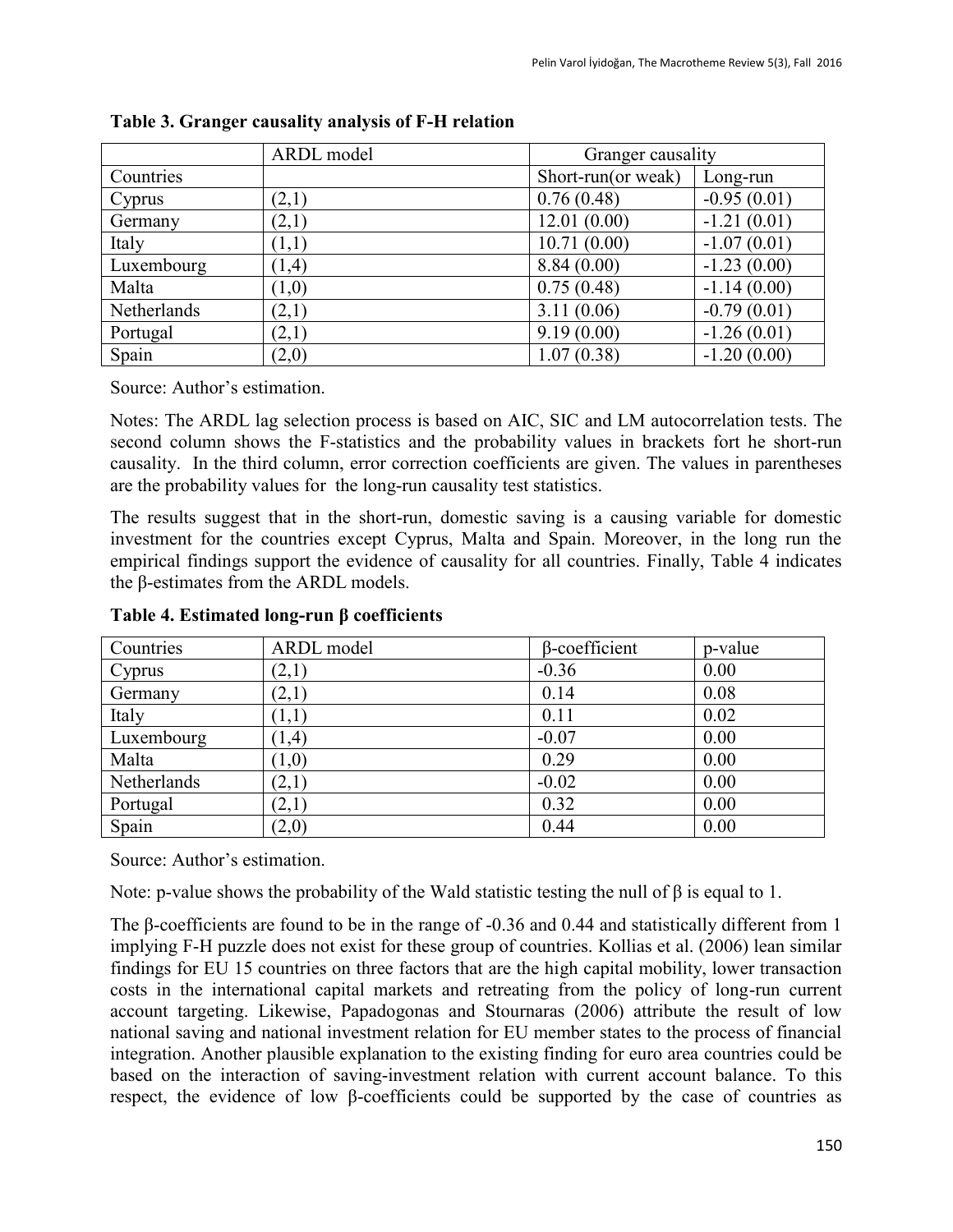Portugal, Spain and Italy in European Monetary Union experiencing debt crisis and suffering high current account deficits. In this case, domestic saving is contributed to the financing of the current account deficit rather than the domestic investments. Besides, the case of Cyprus and Malta may be attributed to small or developing country effects implying the dependency of economy on capital inflows to finance national investment.

## **4. Conclusion**

This paper addresses the saving-investment relation in 14 countries of euro area irrespective of the integration order of the series by using bounds testing procedure. The analysis is proceeded with the Granger causality tests through error correction models to examine long and short- run causal links for the countries where cointegration relation is established. The results indicate that in the long-run 8 countries, namely Cyprus, Germany, Italy, Luxembourg, Malta, Netherlands, Portugal and Spain exhibit causality from domestic saving to national investment. However, the low values of the estimated long-run β coefficients in the range of -0.36 and 0.44 show that the effect of national saving on national investment is not notable.

The empirical result of low F-H coefficient could be interpreted as an evidence of high capital mobility. However, the findings may also reflect the unsustainability of the current account deficits, or small country effect rather than the degree of capital mobility. As a policy implication, it could be asserted that saving promoting policies are inefficient to stimulate economic growth through the rise in national investment for euro area countries. Moreover, two components of domestic saving-investment relation that are private and public sectors should be considered separately in the process of policy development since the debt crisis of euro area countries requires the analysis of public sector balances more deeply.

#### **References**

Apergis, N. and Tsoumas, C. (2009), "A Survey of the Feldstein-Horioka Puzzle: What Has Been Done and Where We Stand", *Research in Economics*, 63, 64-76.

Banerjee, A., Dolado, J.J. and Mestre, R. (1998), "Error-Correction Mechanism Tests for Cointegration in a Single-Equation Framework", *Journal of Time Series Analysis*, 19(3), 267-283.

Baxter, M. and Crucini, M. (1993), "Explaining Saving Investment Correlations", *American Economic Review*, 83(3), 416-436.

Bayoumi, T. (1990), "Saving- Investment Correlations: Immobile Capital, Government Policy or Endogenous Behaviour?", *IMF Staff Papers*, 37, 360-387.

Blanchard, O. and Giavazzi, F. (2002), "Current Account Deficits in the Euro Area: The End of the Feldstein-Horioka Puzzle?" *Brookings Papers on Economic Activity*, 2, 147-209.

Brahmasrene, T. and Jiranyakul, K. (2009), "Capital Mobility In Asia: Evidence From Bounds Testing of Cointegration Between Savings and Investment, *Journal of the Asia Pacific Economy*, 14(3), 262-269.

Bussiere, M. and Fratscher, M. (2005), "Productivity Shocks, Budget Deficits and the Current Account", *European Central Bank*, Working Paper Series 509.

Christopoulos, D. K. (2007), "A Reassesment of The Feldstein- Horioka Hypothesis Of Perfect Capital Mobility: Evidence From Historical Data", *Empirica,* 34, 273-280.

Coakley J., Kulasi F. and Smith, R. (1996). "Current Account Solvency and the Feldstein-Horioka Puzzle, *The Economic Journal*, 106(436), 620-627.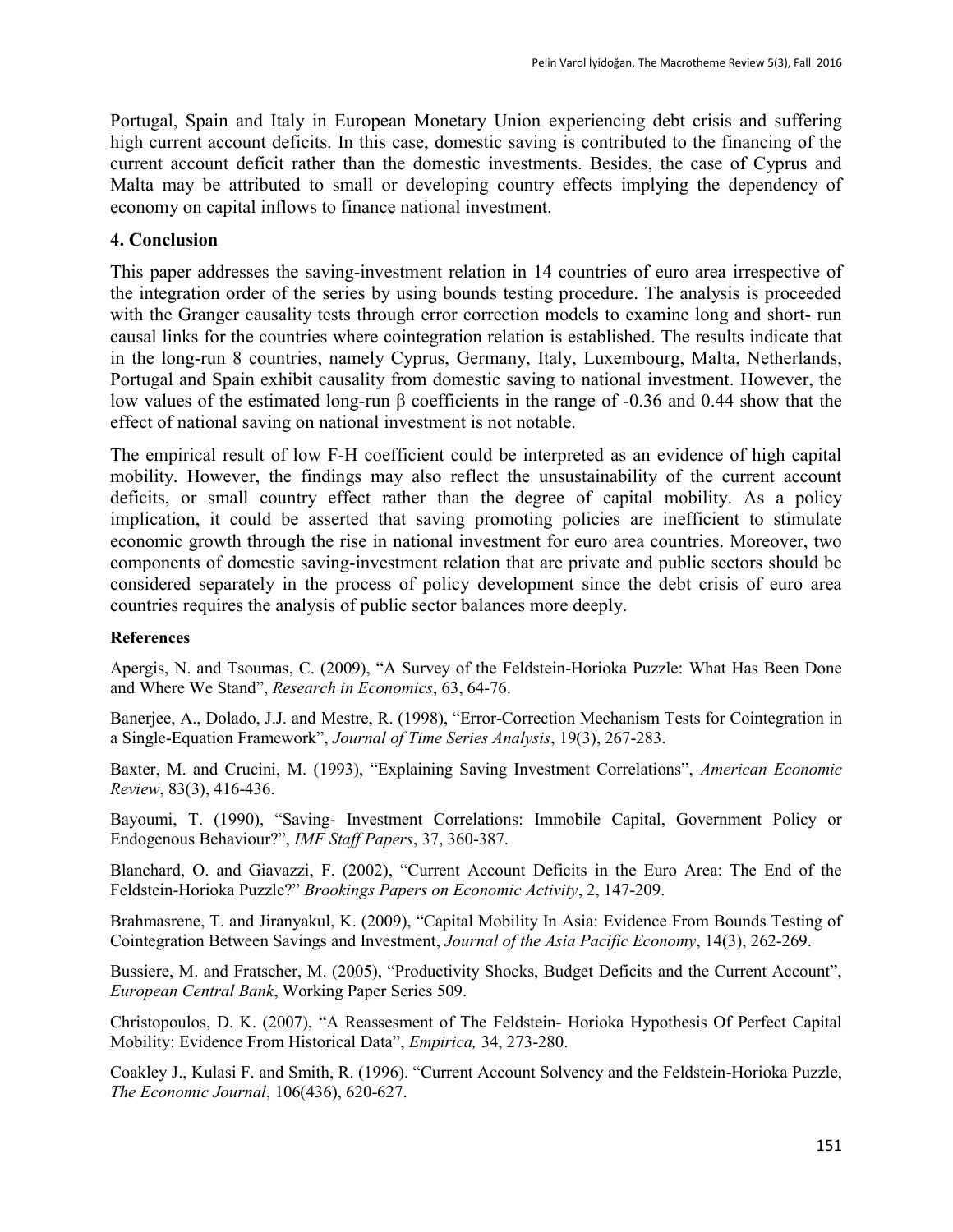Coakley, J., Kulasi, F. and Smith, R. (1998), "The Feldstein-Horioka Puzzle and Capital Mobility: A Review", *International Journal of Finance and Economics*, 3, 169-188.

De Vita, G. and Abbott, A. (2002), "Are Saving and Investment Cointegrated? An ARDL Bounds Testing Approach", *Economics Letters*, 77, 293-299.

Dooley, M., Frankel, J. and Mathieson, D.J. (1987), "International Capital Mobility: What Do Saving-Investment Correlations Tell Us?", *International Monetary Fund*, 34(3), 503-530.

Engle, R.F. and Granger, C.W.J. (1987), "Causality in the Long-Run", *Econometric Theory*, 11, 530-536.

Esso, L.J. and Keho, Y. (2010), "The Savings- Investment Relationship: Cointegration and Causality Evidence From UEMOA Countries", *International Journal of Economics and Finance,* 2(1), 174-181.

Feldstein, M. and Horioka, C. (1980), "Domestic Saving and International Capital Flows", *Economic Journal*, 90(358), 314-329.

Harberger, A. (1980), "Vignettes on the World Capital Market", *American Economic Review*, 70, 331- 337.

Ho, T. (2002), "A Panel Cointegration Approach To The Investment- Saving Correlation", *Empirical Economics*, 27, 91-100.

Jansen, W.J. (2000), "International Capital Mobility: evidence from panel data, Journal of International Money and Finance", 20, 1017-1034.

Johansen, S. (1988), "Statistical Analysis of Cointegration Vectors", *Journal of Economic Dynamics and Control,* 12(2), 231-254.

Johansen, S. and Juselis, K. (1990), "Maximum Likelihood Estimation and Inference on Cointegration with Applications to the Demand for Money", *Oxford Bulletin of Economics and Statistics*, 52(2), 169- 210.

Kim, S.H. (2001), "The saving-investment correlation is still a puzzle", *Journal of International Money and Finance*, 20, 1017-1034.

Kollias, C., Mylonidis, N. and Paleologue, S-M. (2008), "The Feldstein-Horioka Puzzle Across EU Members: Evidence From the ARDL Bounds Approach and Panel Data," *International Review of Economics and Finance*, 17, 380-387.

Murphy, R.G. (1984), "Capital Mobility and the Relationship Between Saving and Investment Rates", *Journal of International Money and Finance*, 3, 327-342.

Murthy, V. (2009), "The Feldstein- Horioka Puzzle In Latin American and Caribbean Countries: A Panel Cointegration Analysis", *Journal of Economics and Finance,* 33, 176-188.

Özmen, E. and Parmaksız, K. (2003), "Policy Regime Change and the Feldstein-Horioka Puzzle: the UK Evidence", *Journal of Policy Modeling*, 25, 137-49.

Papadogonas, T. and Stournaras, Y. (2006), "Financial Integration, National Savings and National Investment In The EU Member-States", *Applied Economics Letters*, 13, 953-956.

Payne, J.E. (2005) "Saving- Investment Dynamics in Mexico", *Journal of Policy Modeling*, 27, 525–534

Pelagidis, T. and Mastroyiannis, T. (2003), "The Saving- Investment Correlation in Greece, 1960-1997: Implications for Capital Mobility", *Journal of Policy Modeling*, 25, 609-616.

Pesaran, M. H., Shin, Y. and Smith, R.J. (2001), "Bounds Testing Approaches to the Analysis of Level Relationships", *Journal of Applied Econometrics*, 16, 289-326.